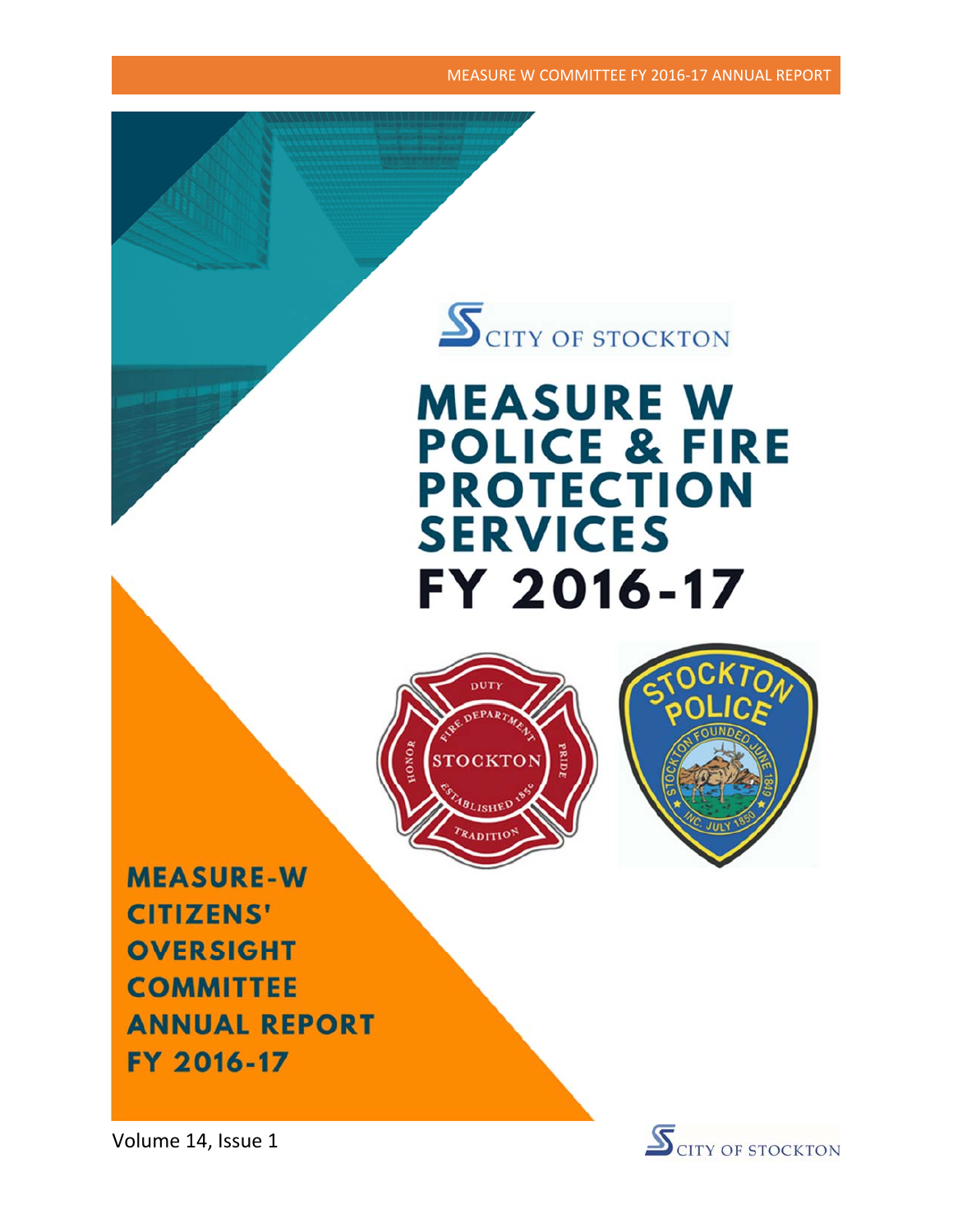### **Inside This Report**

- Committee Members
- Message from the Committee
- Background
- Fire Department Message
- Police Department Message
- Program Information
- Independent Audit

#### **Committee Members**

Julia Cox *Phillip Herrera* Lourdes Jaurigue F. Phillip Krueger Anthony Mannor

### **Background**

In November 2004, Stockton citizens approved a ¼ cent sales and transaction tax to fund public safety services known as the Police & Fire Response Measure W. The Measure W Ordinance called for a Citizen's Oversight Committee to ensure the use of Measure W tax proceeds are consistent with the intent of voters.



#### **Message from the Committee**

The Measure W Citizens' Oversight Committee is pleased to present the annual report for Fiscal Year (FY) 2016‐17 to the Stockton City Council. The Committee has reviewed the revenue and expenditure reports to ensure that the use of these revenues complies with the objectives originally approved by voters in 2004, and confirms the stewardship over the tax proceeds is in accordance with the ordinance and guidelines.

The Measure W program guidelines approved by City Council also call for an independent audit by a Certified Public Accounting (CPA) firm. A "clean report" was issued by the CPA firm for the fiscal year ended June 30, 2017 stating that the financial schedules for Measure W present fairly the revenues and expenditures.

Measure W provides funding for positions and related public safety operating costs over and above what could be afforded by the City's normal funding sources. These additional funding dollars are split evenly between the Police and Fire Departments and provided each department with 25 positions for the year. The revenue provided by this special tax is forecasted and monitored continually for opportunities to increase the number of positions. Both the Police and Fire departments have reported to the Committee that the need for Measure W revenues is critical and the services are extremely valuable to the public.

The Committee reports that the Fund has accumulated the reserve recommended in the guidelines which will insulate the services should revenues falter for a short period of time.

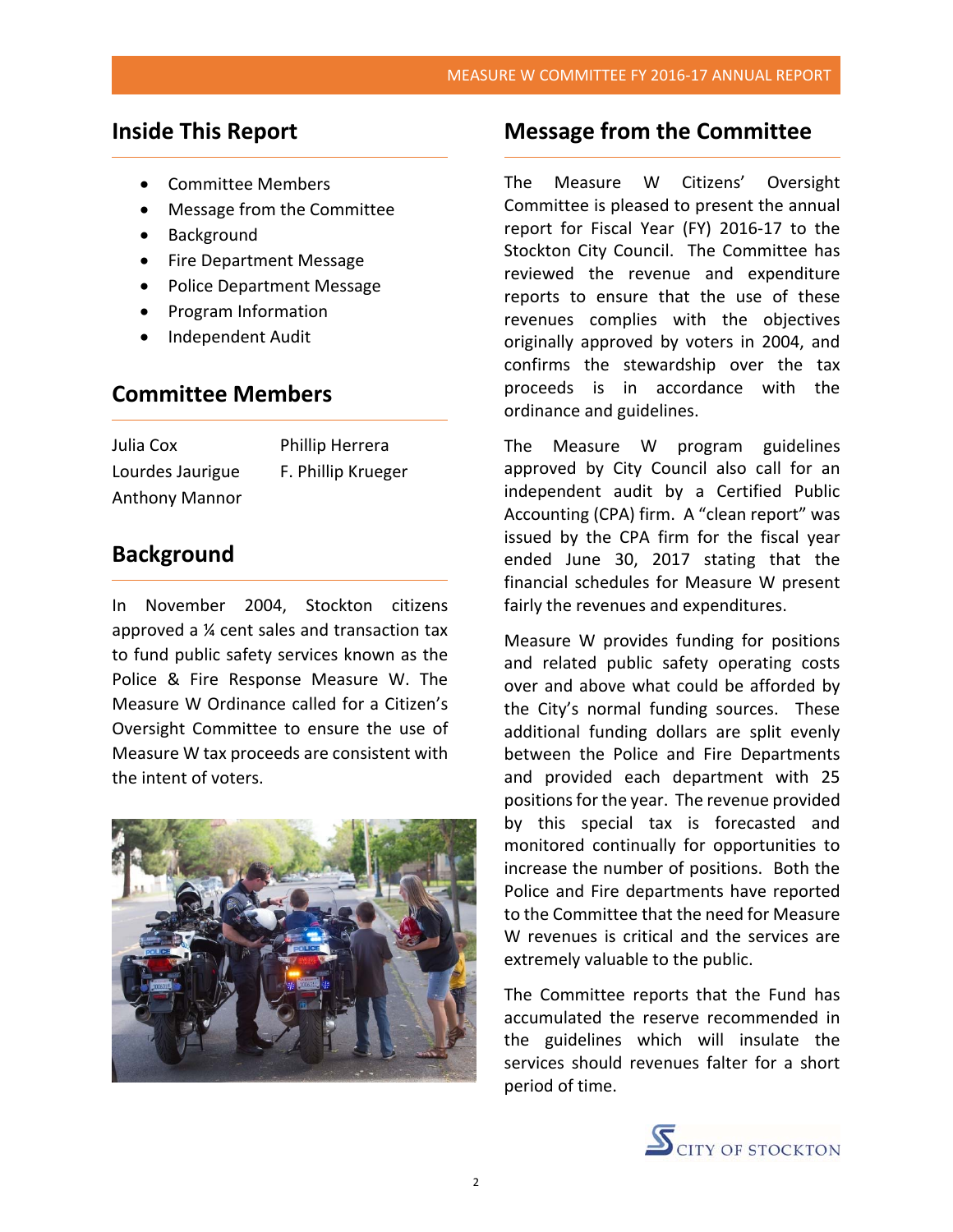### **Fire Department Message**

Measure W funds collected in FY 2016‐17 continued to augment staffing for Fire Engine No. 13, Ladder Truck No. 3 and Ladder Truck No. 4 by funding firefighter salaries and benefits and maintenance of one fire engine and twenty portable radios. The 25 firefighter positions funded by Measure W provide fire and other emergency services in Northeast, Southeast, and West Central Stockton, including Delta College and UOP dormitories and apartment buildings in these areas. In FY 2016‐17, these resources responded to a total of 4,603 incidents, for a 24% increase in incident responses in these service areas from the prior fiscal year. A new fire pumper was delivered and placed in service in 2016. The new fire pumper replaced a 22‐year old apparatus used to serve East Central Stockton.



#### **Police Department Message**

In FY 2016‐17, Measure W funding paid for 25 Police Officers to respond to approximately 24,500 calls for service, an average of 981 per officer during the year.



The funding source continues to be an important part of the Police Department's annual operating budget. It pays not only for salary and benefits for those officers, but also for their vehicles, fuel, radios and other safety equipment necessary to work in the field. The amount of tax revenue available and the cost of the positions determines the exact number of funded Police Officers year‐ to‐year.

All Measure W positions are assigned to the Field Services Division and handle dispatched calls for service on a 24/7 basis. In FY 2016‐17, the Police Department handled 416,118 calls for service, a 3.7% increase from FY 2015‐16.

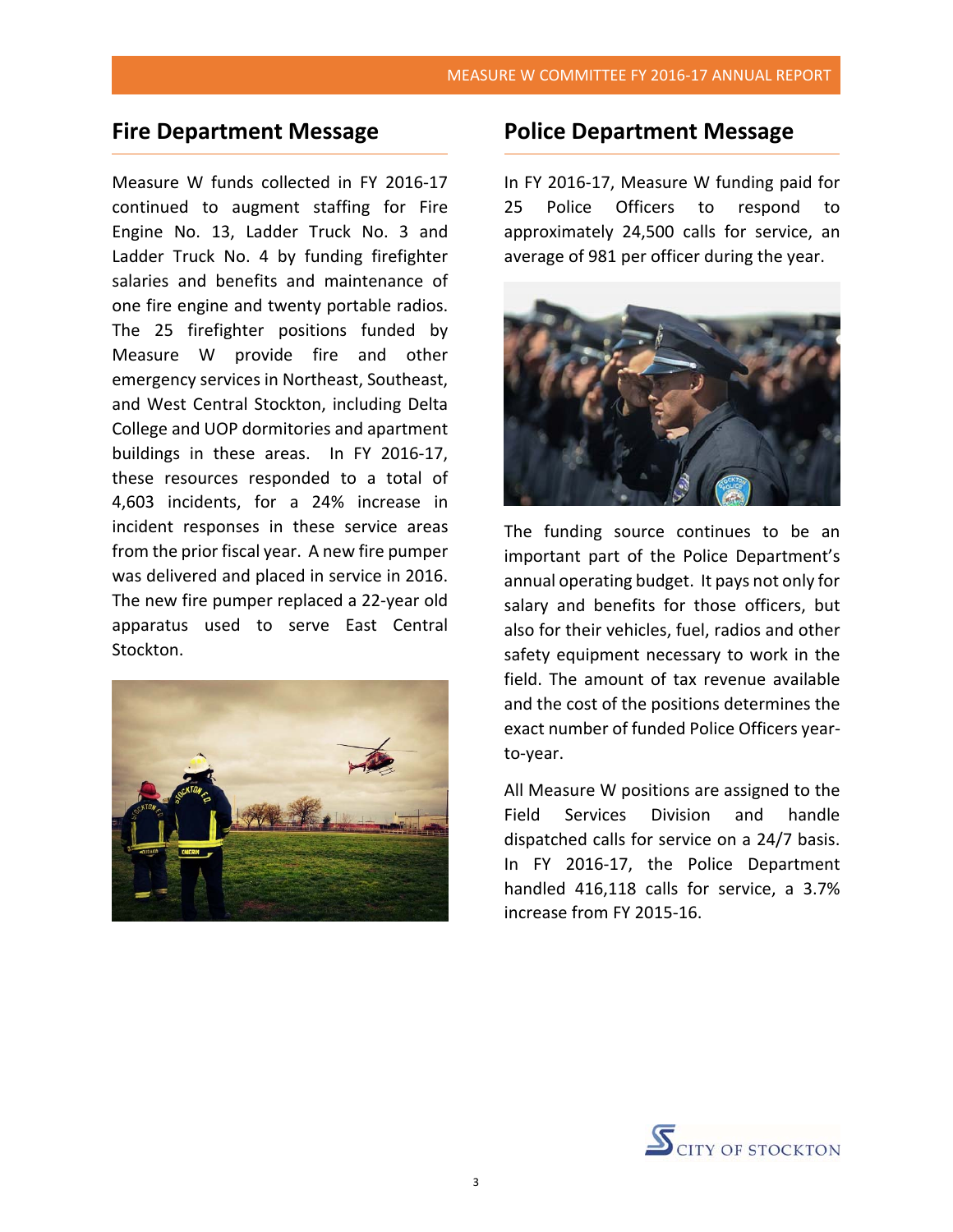## **PROGRAM INFORMATION Revenue**



The chart above displays Measure W annual sales tax revenue for the past ten years, including the dramatic drop in revenue during the recession and how many years were needed to recover.

Revenue in FY 2016‐17 came in \$56,564 or just under 1% higher than what was estimated in the adopted budget, which is \$242,561 over the prior year, or an increase of 2.5%.

### **Fund Balance/Reserves**

The Program Guidelines for Measure W established the Economic Uncertainty Fund; a requirement to set‐aside 25% of budgeted revenues for reserve. The reserve would allow time for planning and decision making if revenues fall below projections as might happen in a recession. The Measure W Fund Balance as of June 30, 2017 is \$2,896,657, which is 28% of the FY 2017-18 budgeted revenue of \$10,303,000.

#### **Expenditures**

The Measure W expenditure budget for FY 2016-17 was \$10,696,451. Of this total allocation, \$10,485,759 was expended during the year leaving additional funds in the available fund balance. Of the \$210,692 expenditure variance, \$36,756 is committed to be spent in Fiscal Year 2017‐18 for equipment and audit services not received prior to the year end.

Police and Fire salaries and benefits comprised 87% of the Measure W spending, radio and automotive services accounted for 5%, the final payment for the fire pumper was 3%, general liability insurance required just over 2%, and the remaining 3% paid for tax collection and review fees. The proportion of spending is presented in the graphic below.



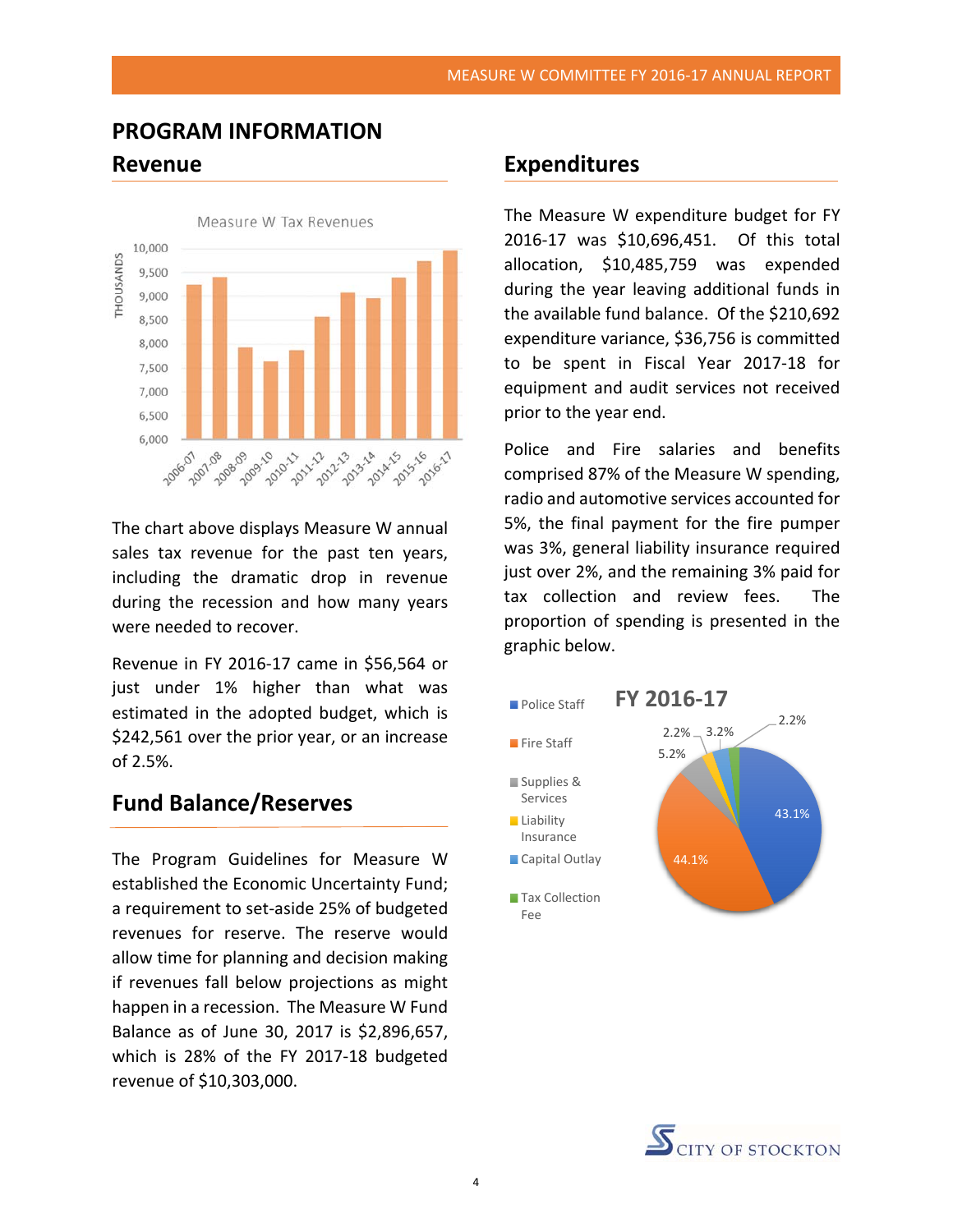## **Staffing Trend**

Staffing has rebounded from the low in FY 2009‐10 of 21 officers and 20 firefighters to 25 each in FY 2016‐17.

Public Safety Measure W Staffing